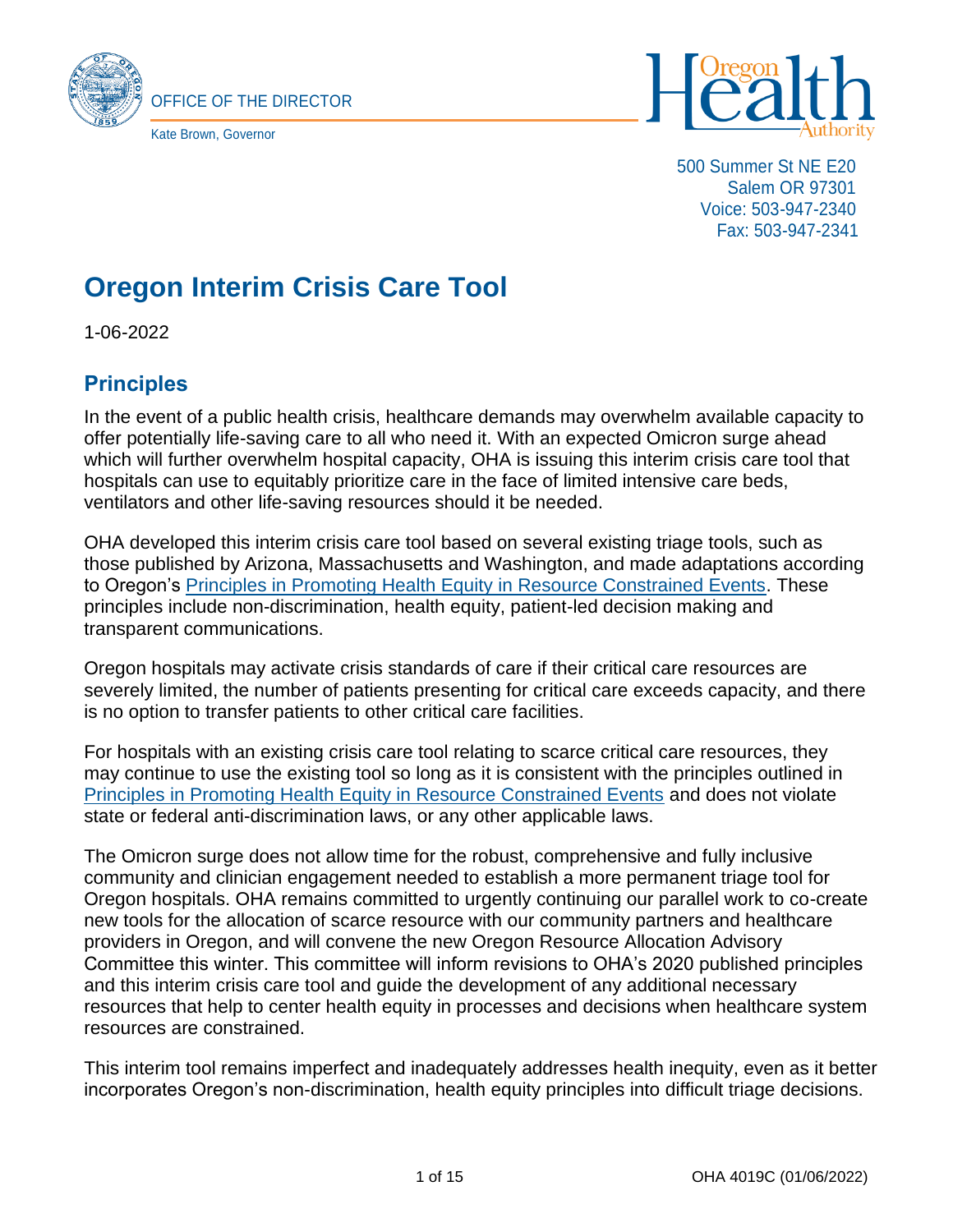Barriers in the health system for communities of color, tribal communities and people with disabilities, along with the disproportionate experience of underlying or chronic health conditions, are linked to critical inequities in access to needed and unbiased health care, safe and supportive housing, adequate food and nutrition, and more. The work ahead of the Oregon Resource Allocation Advisory Committee must give specific attention to how we improve on the equitable allocation of scarce resources, while acknowledging the foundational inequities that begin before the process of triage and prioritization at the time of a crisis.

# **Concepts: Care continuum**

As described by the Institute of Medicine in 2013<sup>1</sup>, the need for healthcare surge capacity in a disaster occurs along a continuum based on demand for health care services and available resources. These concepts include:

- **Conventional Capacity.** The spaces, staff, and supplies used to deliver care are consistent with daily practices within hospitals. The clinical care spaces and practices that are used in response to the pandemic are adequate to support clinical care that is equivalent to usual patient care.
- **Contingency Capacity**. The spaces, staff, and supplies used are not consistent with daily practices, but support care that is functionally equivalent to usual patient care practices. Alterations in the use of clinical care spaces or practices may be used temporarily or on a more sustained basis during the pandemic (when the demands of the incident exceed community resources).
- **Crisis Capacity.** Crisis capacity activation constitutes a significant adjustment to standards of care. A crisis situation exists when critical care resources are severely limited, the number of patients presenting for critical care exceeds capacity, and there is no option to transfer to other critical care facilities.

# **Assumptions**

In the event of impending scarcity, OHA will work with Oregon's hospitals to make every effort to maximize the capacity of the entire healthcare system to provide needed care to as many patients as possible. This will be achieved through coordination efforts to load balance patients across institutions and directing critical resources to the areas that are hardest hit. Coordination among response partners at all levels (facility, local, regional, state, and federal) is expected in order to best meet medical surge needs.

<sup>1</sup> Institute of Medicine 2013. *Crisis Standards of Care: A Toolkit for Indicators and Triggers*. Washington, DC: The National Academies Press. https://doi.org/10.17226/18338.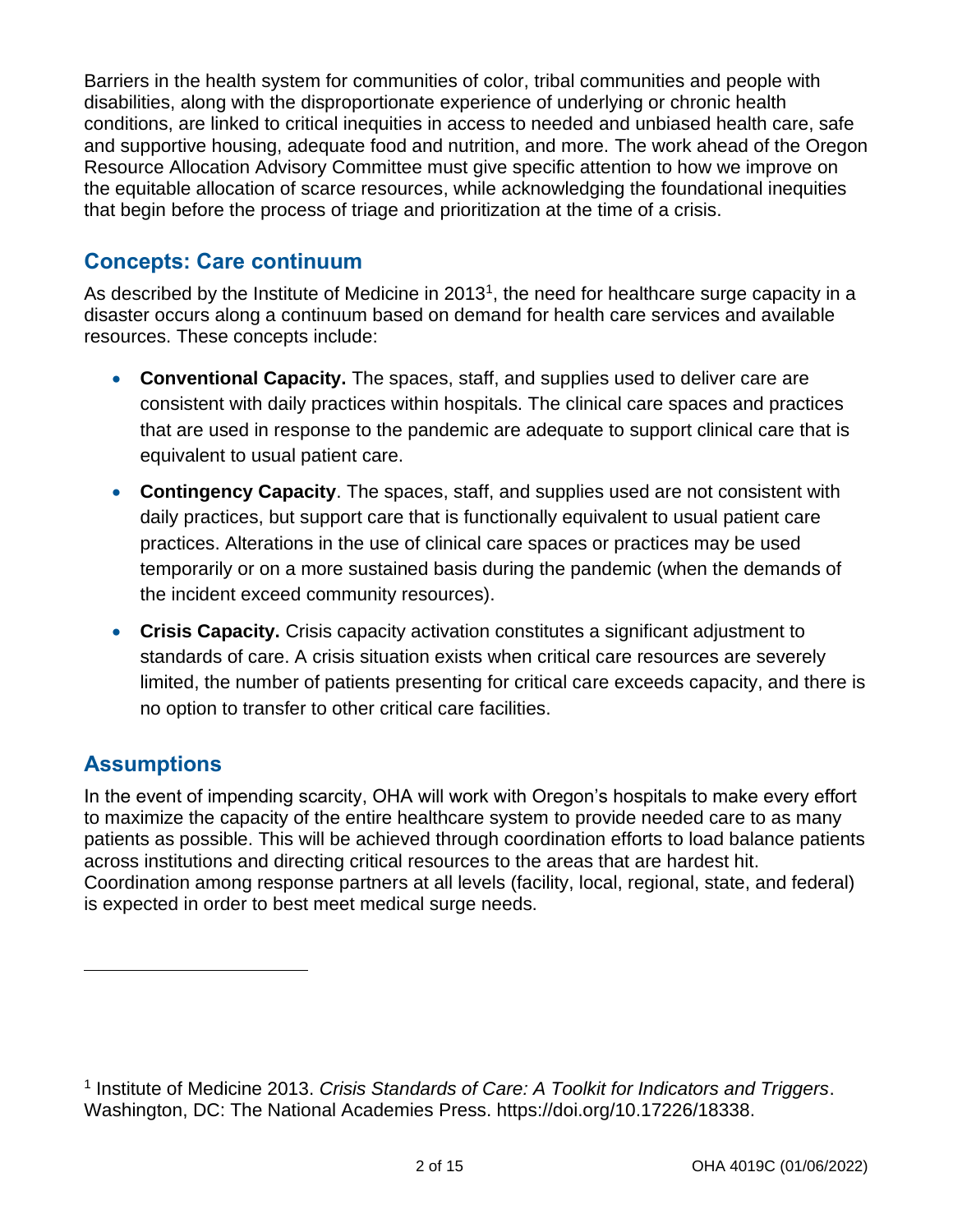Oregon hospitals may activate crisis standards of care if their critical care resources are severely limited, the number of patients presenting for critical care exceeds capacity, and there is no option to transfer patients to other critical care facilities.

Prior to the implementation of the triage recommendations included in this document, the following assumptions will be met:

- Each hospital will take all possible steps to extend capacity to deliver critical care resources, including by (a) accumulating supplies; (b) delaying non-urgent care; (c) preparing to use space, staff and other resources that are not typically used for critical care delivery to deliver critical care.
- Each hospital will have coordinated with OHA, regional resource hospitals and other local and state response partners and alerted them to the current situation.
- Crisis standards of care (CSC) are only activated in extraordinary circumstances when critical care resources are severely limited, the number of patients presenting for critical care exceeds capacity, and there is no option to transfer to other critical care facilities.

When a hospital has met all of the assumptions above regarding the need for CSC and all other options have been exhausted, hospitals can and should activate a crisis care tool to triage critical care resources. Hospitals must let OHA know that CSC have been triggered and should publicly post that crisis tools are being used and make the tool they are using available upon request.

The public will need access to up-to-date, accurate, and transparent information about the use of CSC, and access to any relevant instructions as to how they may best seek access to care during the disaster.

The need for ongoing utilization of a crisis care tool should be continuously evaluated, and triage should be suspended immediately once critical resources are no longer scarce.

# **Crisis care guidance: introduction**

If resources are sufficient, all patients who can potentially benefit from therapies will be offered therapies. If resources are insufficient, all patients will be individually assessed according to the best available objective medical evidence.

- Care decisions should be based upon the likelihood of survival to hospital discharge.
- No one will be denied care based on stereotypes, assumptions about any individual's quality of life, or judgement about an individual's "worth" based on the presence or absence of disabilities.

An individual's use of past or future medical or social resources may not be a factor in care decisions. Reasonable modifications must be applied where appropriate to any triage scoring criteria to account for individuals with underlying disabilities. Other reasonable modifications needed to ensure equal access to treatment for patients with disabilities may also be required.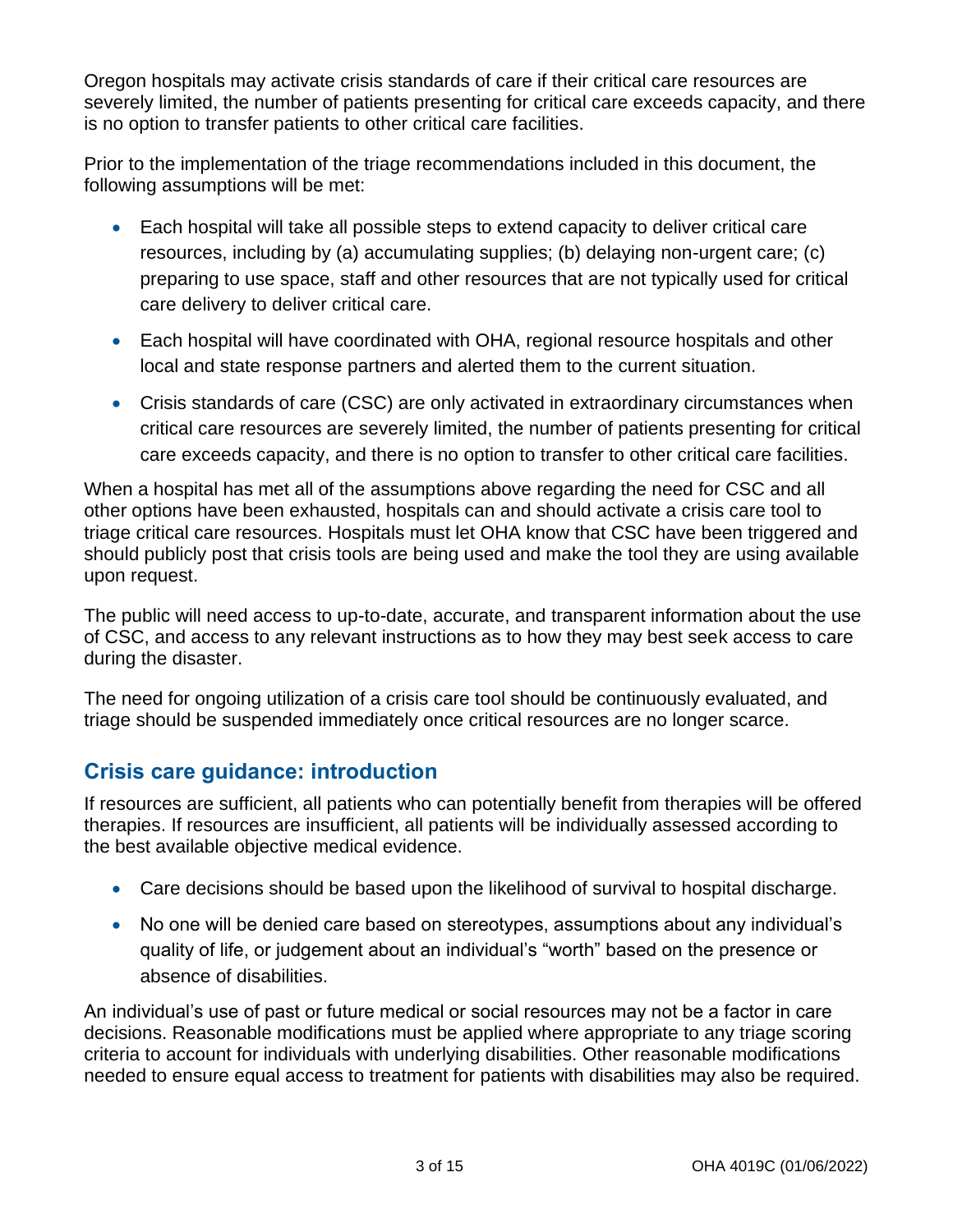All patients, regardless of resource availability, will be treated with respect, care, and compassion. Triage decisions will be made without regard to morally or scientifically irrelevant considerations such as socio-economic status, race, ethnicity, gender identity, sexual orientation, national origin, immigration status, faith orientation, parental status, ability to pay, insurance coverage, disability, veteran status, genetic information, perceived quality of life, resource- intensity/duration, perceived social worth, or solely on the basis of age.

Triage decisions may not use categorical exclusion criteria based on any of the factors listed above. Rather, decisions should be determined using an individual assessment based on the best objective medical evidence. As part of any assessment, reasonable modifications, auxiliary aids and services, and language interpretation services must be provided where necessary to ensure access to medical care.

If time permits, hospitals that have reached contingency or crisis capacity levels and face shortages of resources (hospital beds, ICU beds, ventilators, dialysis machines, etc.) should work with other facilities to see if these resources are available elsewhere. If time does not permit and/or other facilities are short on critical resources, triage protocols such as outlined in this document should be utilized.

### **Patient care preferences**

Prior to, as well as during implementation of CSC, all efforts must be made to determine a patient's goals of care and treatment preferences. It is imperative to know whether aggressive interventions such as hospitalization, ICU admission or mechanical ventilation are consistent with a patient's preferences.

For a patient with decision-making capacity, the individual's informed refusals and informed wishes for life-sustaining treatment should be respected to the extent possible given the triage decisions that must be made. Patients and their families must not be steered or pressured into agreeing to the withdrawal from, withholding of, or advocating for life-sustaining care. All hospitalized patients should be asked whether they have advance directives for health care documents, portable orders for life-sustaining treatment (POLST)<sup>2</sup>, what are their goals of care, and should be strongly encouraged to appoint a proxy decision-maker (e.g., health care representative or durable power of attorney for healthcare) if not previously in place.

Supported decision making will be used for patients with limited or low capacity to make decisions about their health. This will allow patients with disabilities to identify support people to help the person with a disability understand, consider, and communicate decisions, giving the patient with a disability the tools to make their own, informed, decisions.<sup>3</sup>

Providers must be careful not to pressure patients or their families to make advanced care planning decisions due to perceptions of quality of life or relative worth nor require patients to

<sup>2</sup> <https://oregonpolst.org/>

<sup>3</sup> SB 1606/OAR 333-505-0033.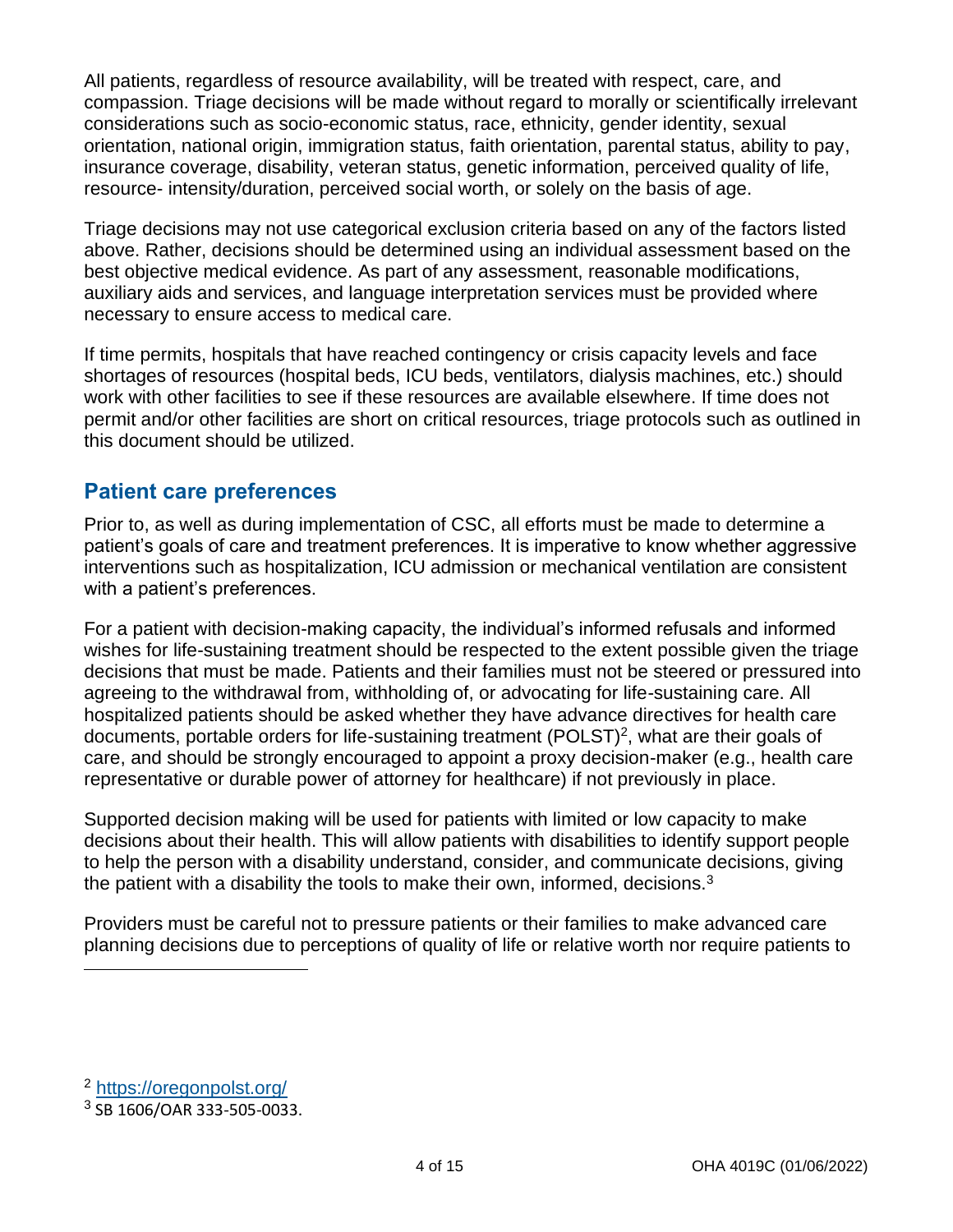consent to a particular advanced care planning decision to continue to receive services from the facility. If advanced care planning documents are in place and available, the healthcare provider should verify the patient's goals of care and treatment preferences remain the same. Medical orders and advanced care planning documents should be updated if the patient's treatment wishes have changed.

## **CSC triage team**

A CSC triage team should be designated by the hospital for implementing critical care resource allocation determinations. Those serving as representatives of the triage team should not be caring for the patient being triaged, unless that is impossible given the staffing capabilities of the hospital. Triage staff must recuse themselves from triage determinations for patients they are personally treating unless no other option exists. When possible, it is recommended that a hospital's CSC triage team consist of:

- Two to three senior clinicians with experience in triage (e.g., critical care, emergency medicine, trauma surgery, etc.). This should include at least one physician and one nurse. These clinicians should be licensed and actively participating in their field.
- A medical ethicist with experience and training as a healthcare ethics consultant.
- An expert in diversity, equity and inclusion.
- An administrative assistant to record all triage team decisions and maintain necessary records and documents.

In order to best mitigate implicit bias, to the greatest extent possible each hospital should have a group of triage officers and a triage team that adequately reflects the diversity of the patient population served by the hospital in terms of demographics such as race, ethnicity, disability, preferred language, sexual orientation and gender identity. Every attempt should be made to assemble a team that reflects the diversity of the community and population served by the hospital. Diversity among triage officers is intended to promote health equity and to mitigate against the perpetuation of health disparities in resource allocation.

Members of a hospital's triage team with the responsibility to determine allocation of scarce resources should also have training in implicit bias and anti-racism. If staff with this training are not immediately available, such training for triage team members should be attained as soon as possible.

## **Triage process for critical care resource allocation**

When CSC are implemented, providers will assign triage priority scores for all patients that require ICU level of care (e.g., patients with hypotension, requiring ventilatory support, other ICU-level needs). These triage protocols should be applied to all individuals, including both COVID-19 and non-COVID-19 patients, regardless of age, disability status, or other extraneous factors. All individuals should be included and evaluated in the same triage pool of individuals requiring treatment in critical care settings.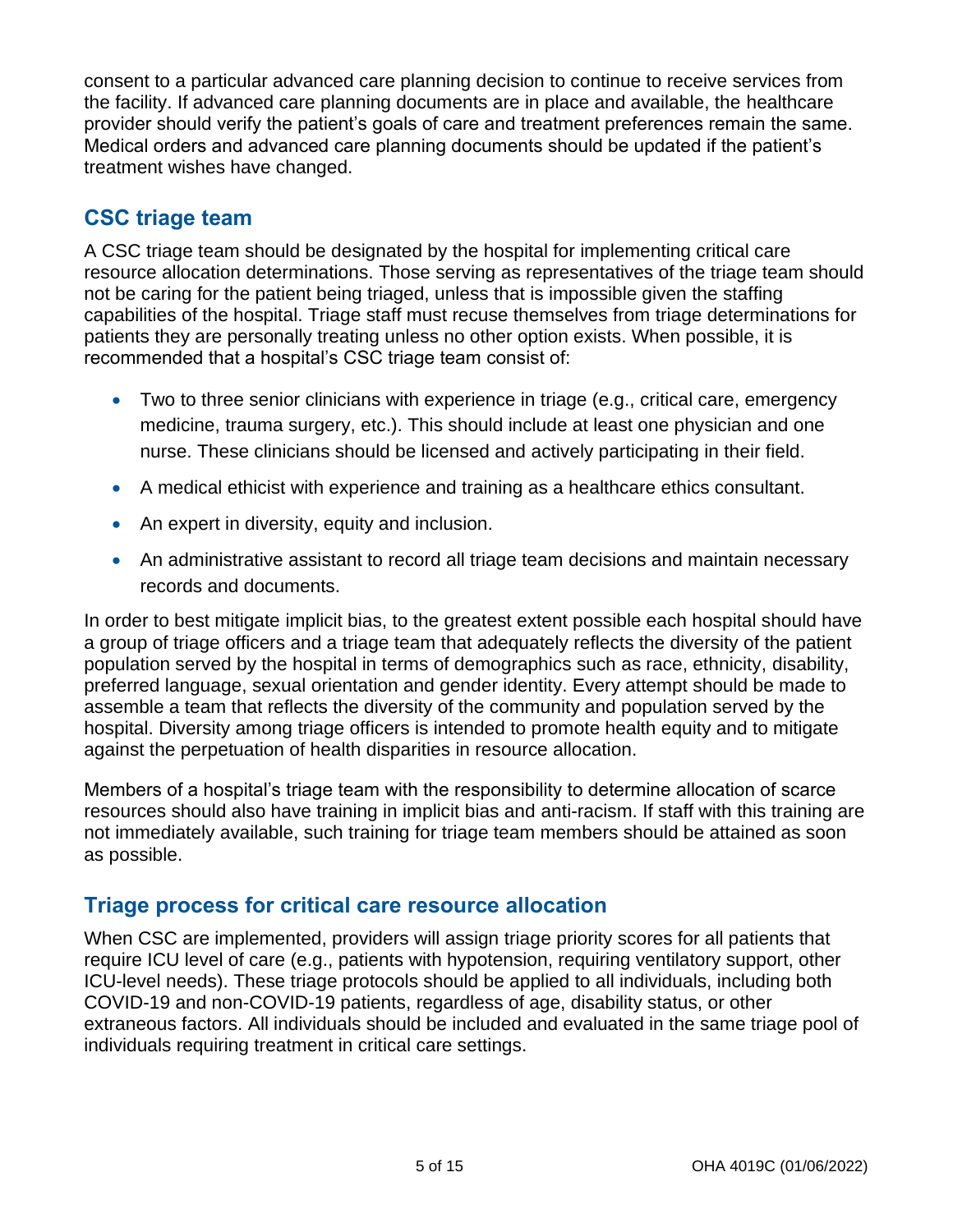- Assessments must be individualized for each patient based on the best available, relevant, and objective medical evidence. When considering prognosis, the relevant consideration concerns the acute episode and restoration to the patient's baseline and should not include considerations of the patient's long-term survival or resource intensity/duration of need.
- In the rare instance in which the reference tables provided may not capture an element important in determining prognosis, providers may consider extra elements in cases where triage (scores) are equal or are unable to be determined due to a lack of clinical data.
- After presenting relevant clinical information pertinent to triage criteria only, treating providers will be recused and the triage officer(s) will make a triage decision regarding the allocation of scarce resources; for example, the initiation, continuation, or withdrawal of a particular scarce resource. Treating providers will not make decisions to withhold or withdraw life-sustaining interventions in CSC situations as long as an independent triage officer or ethics consultant is available or unless allowed under Oregon Revised Statute (ORS) 127.635.
- Treating providers may make decisions to withhold or withdraw life-support based on goals of care conversations through shared decision-making with patient/family. This is consistent with conventional practice.

#### **Triage priority scores**

Triage priority scores are calculated for adults using a point system based on the SOFA or mSOFA score to assess survival to hospital discharge as determined based on the best available objective medical evidence. Modifications must be made for individuals with chronic kidney disease as outlined below.

For pediatric patients, an age appropriate prognostic tool (e.g., PELOD-2 for children, SNAPPE-II for full term neonates, and NICHD-OT for preterm neonates) should be used. See pediatric considerations section below.

Reasonable modifications must also be made to any assessment instrument when necessary to ensure that the final triage priority score is accurate for use with patients with underlying disabilities, and that disability-related characteristics unrelated to short-term mortality risk do not worsen the patient's score. Use of a pediatric specific scoring rubric , such as the PELOD-2, may be a reasonable modification for patients with a disability (e.g., deafness, cognitive or mobility limitations).

All patients will be eligible to receive critical care beds and services regardless of their triage priority score, but available critical care resources will be allocated according to priority score, such that the availability of these services will determine how many patients will receive critical care.

#### **Steps for calculating triage priority scores**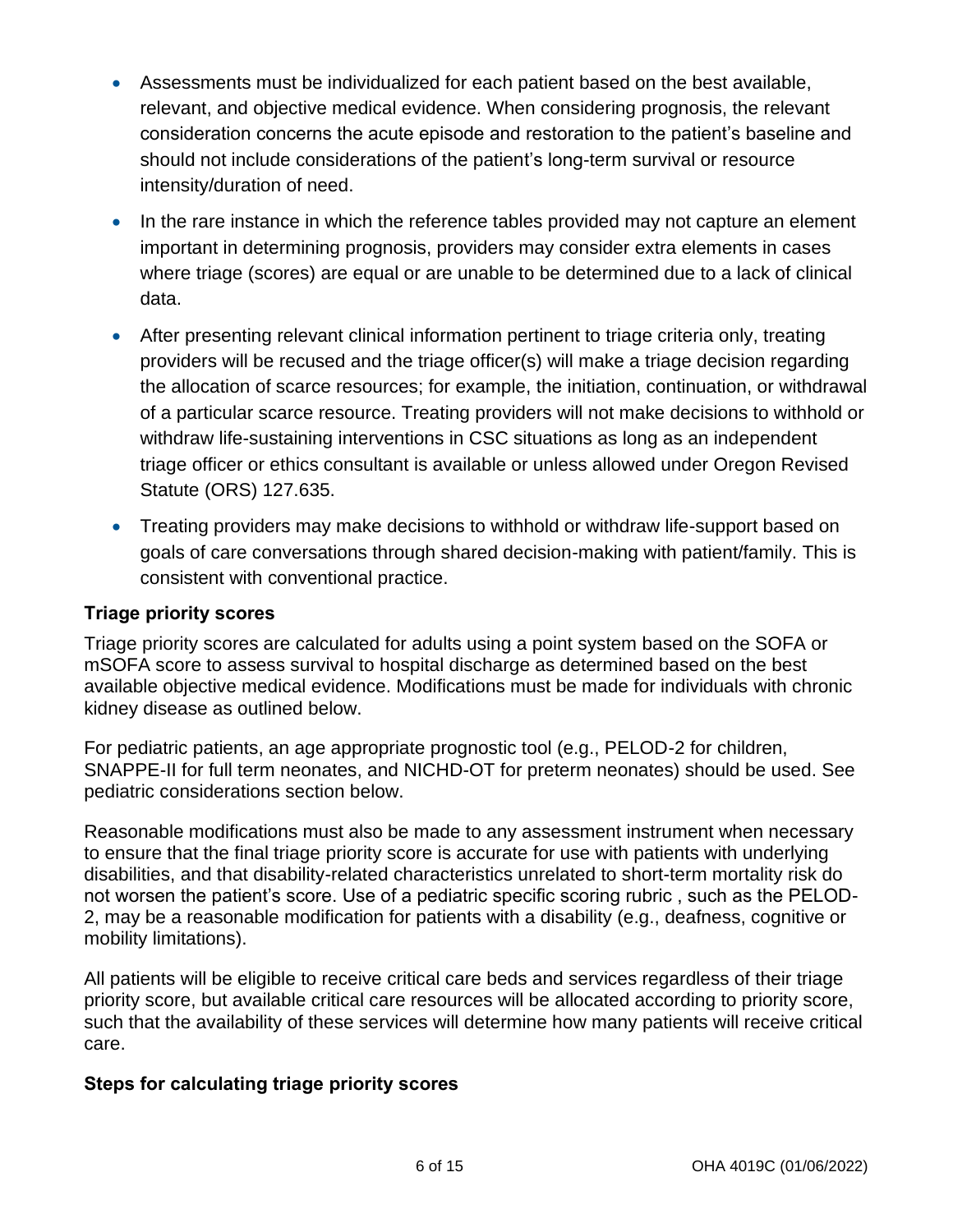**Step 1:** Determine prognosis for hospital survival:

- a. Assess degree of organ dysfunction as measured or informed by the SOFA (Table A), mSOFA (Table B) or age appropriate prognostic tool (e.g., PELOD-2 for children, SNAPPE-II for full term neonates, and NICHD-OT for preterm neonates). May also consider other validated tools for special circumstances as appropriate e.g., MGAP for trauma patients.
- b. Adjust the mSOFA or SOFA score for patients with chronic kidney disease (see below).
- c. Assess need for reasonable modifications for individuals with underlying disabilities (see below).

**Step 2**: Assign triage priority score based on prognosis for hospital survival:

- a. Apply triage priority score according to Table C and best available objective medical evidence.
- b. **PAUSE** and review scoring for clinical consistency and potential biases; encourage participation of the multidisciplinary triage team during this review.
- c. If some of the information normally used to determine the prognosis for hospital survival is not immediately available, clinical judgment will be required and/or reasonable modifications made to assessment tools.
- d. Consider clinical signs indicating patient is imminently dying
- e. If the triage priority score based on prognostic tools such as mSOFA/SOFA is not clinically consistent, adjust score as needed, with input from multidisciplinary triage team, while being mindful of potential biases.

**Step 3**: Confirm and communicate triage priority score. Patients with the lowest points will be given highest priority to receive critical care resources

**Step 4:** If a patient meets ICU admission criteria but receives lower priority for scarce critical care resources, the patient will be placed on an ICU waiting list and admitted to the floor for ongoing care. As resources become available, their clinical situation will be re-assessed, and they will be re-triaged based on criteria outlined in Step 1–3.

See Diagram 1 for illustration of CSC algorithm.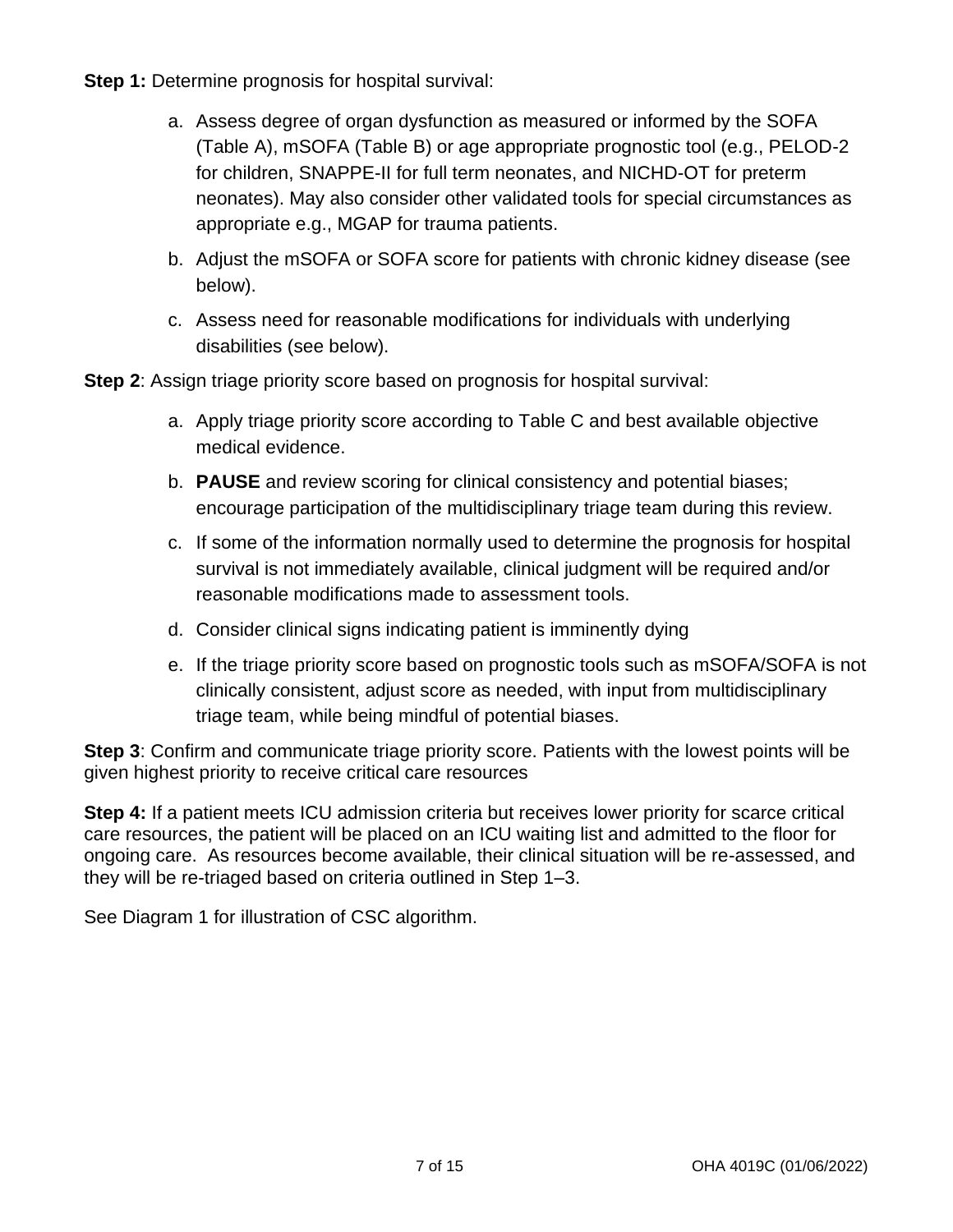### **Table A: Sequential organ failure assessment tool (SOFA)**

| <b>Organ System</b>                             | ö                   | 1                 | $\mathbf{r}$                            | 3                                                   | 4                                                    |
|-------------------------------------------------|---------------------|-------------------|-----------------------------------------|-----------------------------------------------------|------------------------------------------------------|
| <b>Respiratory</b><br>PaO2/FiO2, mmHg           | >400                | $<$ 400           | 300                                     | $200$                                               | ≤100                                                 |
| Coagulation<br>Platelets x10 <sup>3</sup> /µL   | >150                | ≤150              | 5100                                    | $\leq 50$                                           | ≤20                                                  |
| Liver<br>Bilirubin, mg/dL                       | <1.2                | $1.2 - 1.9$       | $2.0 - 5.9$                             | $6.0 - 11.9$                                        | >12.0                                                |
| Cardiovascular.<br>hypotension                  | No hypo-<br>tension | MAP < 70<br>mm Hg | dopamine55 or<br>dobutamine<br>any dose | dopamine-5<br>epinephrine50.1<br>norepinephrine50.1 | dopamine>15<br>epinephrine>0.1<br>norepinephrine>0.1 |
| CNS, Glasgow<br>Coma Score                      | 15                  | $13 - 14$         | $10-12$                                 | $6-9$                                               | < 6                                                  |
| Renal.<br>Creatinine mg/dL<br>urine output mL/d | <1.2                | $1.2 - 1.9$       | $2.0 - 3.4$                             | 3.5.4.9<br>or urine <500 mL/d                       | >5.0<br>or urine<200 mL/d                            |

Sequential Organ Failure Assessment (SOFA) Score 1-2

### **Table B: Modified sequential organ failure assessment tool (mSOFA)**

| <b>Organ System</b>            | 0                                    | 1                 | 2                                          | 3                                                              | 4                                                               |
|--------------------------------|--------------------------------------|-------------------|--------------------------------------------|----------------------------------------------------------------|-----------------------------------------------------------------|
| Respiratory<br>SpO2/FiO2       | >400                                 | ≤400              | $315$                                      | $\leq$ 235                                                     | $\leq$ 150                                                      |
| Liver                          | No scleral<br>icterus or<br>jaundice |                   |                                            | Scleral icterus or<br>jaundice                                 |                                                                 |
| Cardiovascular,<br>hypotension | No hypo-<br>tension                  | MAP < 70<br>mm Hg | dopamine<5<br>Οf<br>dobutamine<br>any dose | $\text{dopamine} > 5$<br>epinephrine≤0.1<br>norepinephrine<0.1 | $\text{dopamine}$ = 15<br>epinephrine>0.1<br>norepinephrine>0.1 |
| CNS, Glasgow<br>Coma Score     | 15                                   | $13 - 14$         | $10-12$                                    | $6 - 9$                                                        | $<$ 6                                                           |
| Renal.<br>Creatinine mg/dL     | $\leq1.2$                            | $1.2 - 1.9$       | $2.0 - 3.4$                                | $3.5 - 4.9$                                                    | >5.0                                                            |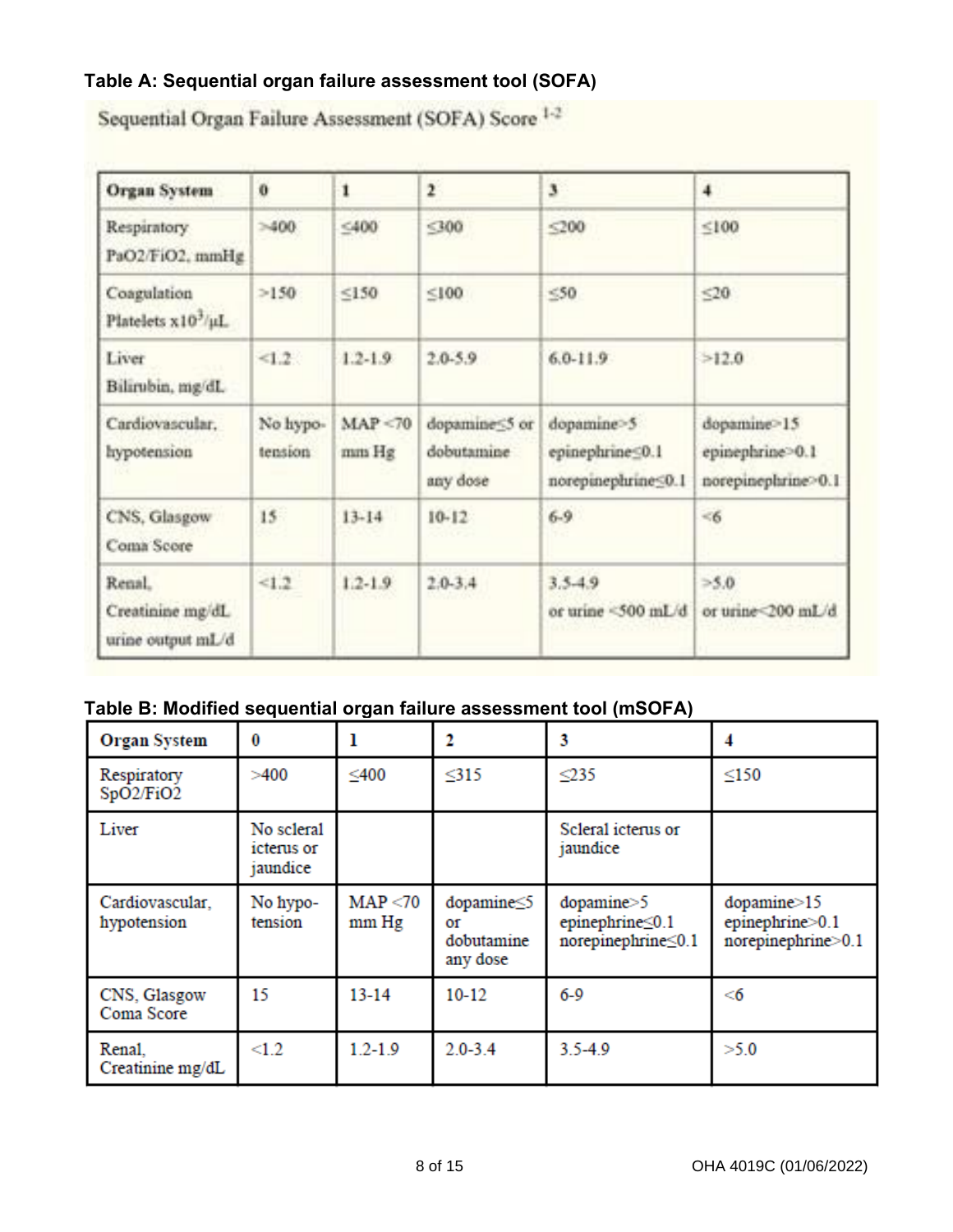| <b>Points</b>                       |                           |                           |                           |                          |  |  |  |  |  |
|-------------------------------------|---------------------------|---------------------------|---------------------------|--------------------------|--|--|--|--|--|
|                                     | 2                         | 3                         |                           | 5                        |  |  |  |  |  |
| mSOFA < 6                           | mSOFA 6-9                 | mSOFA 10-12               | mSOFA > 12                | actively dying           |  |  |  |  |  |
| or<br>$>80\%$<br>predicted survival | or<br>60-80%<br>predicted | or<br>40-60%<br>predicted | or<br>20-40%<br>predicted | or<br>< 20%<br>predicted |  |  |  |  |  |
|                                     | survival                  | survival                  | survival                  | survival                 |  |  |  |  |  |

#### **Table C. Prognosis for hospital survival using mSOFA scores**

*Patients with the lowest points will be given highest priority to receive critical care resources*

#### **Adjustment to SOFA/mSOFA for patients with chronic kidney disease.**

Use of SOFA/mSOFA scoring has the potential to compound existing structural health inequities. For example, use of SOFA/mSOFA scoring will have a disproportionately negative impact on patients with chronic kidney disease, who are disproportionately persons of color, who have in turn been disproportionately impacted by COVID-19. In an effort to mitigate this effect, *any patient who is known to have chronic kidney disease will be assigned no more than 2 points in the SOFA or mSOFA score for elevated creatinine*.

#### **Reasonable accommodations with use of SOFA/mSOFA in patients with disabilities.**

The Glasgow Coma Scale, a tool for measuring acute brain injury severity in the SOFA/mSOFA, adds points to the SOFA/mSOFA score when a patient cannot articulate intelligible words, even if this condition is due to a pre-existing speech disability or chronic ventilation. Persons with disabilities who experience baseline levels of impairment prior to the acute care episode should be afforded reasonable accommodations in the scoring process so as not to increase SOFA/mSOFA scores for purposes of this protocol unless those conditions are believed to directly and substantially impact an individual's likelihood of survival of the acute illness with treatment.

Additionally, patients with communication disabilities and/or limited English proficiency must be offered full access to qualified and certified health care interpreter services and, if indicated, assistive technology or other reasonable accommodations in order to appropriately and objectively complete the assessment. For some patients with significant communication disabilities, a hospital must ensure that their identified support person(s) or other members of the patient's care team (e.g. a family member or personal PCA) are present at the bedside with appropriate safety training and PPE, as required by Oregon law.

#### **Individualized assessments**

While physiologic scoring systems like SOFA and mSOFA are designed to predict outcomes for certain groups, each scoring decision should be based on an individualized assessment of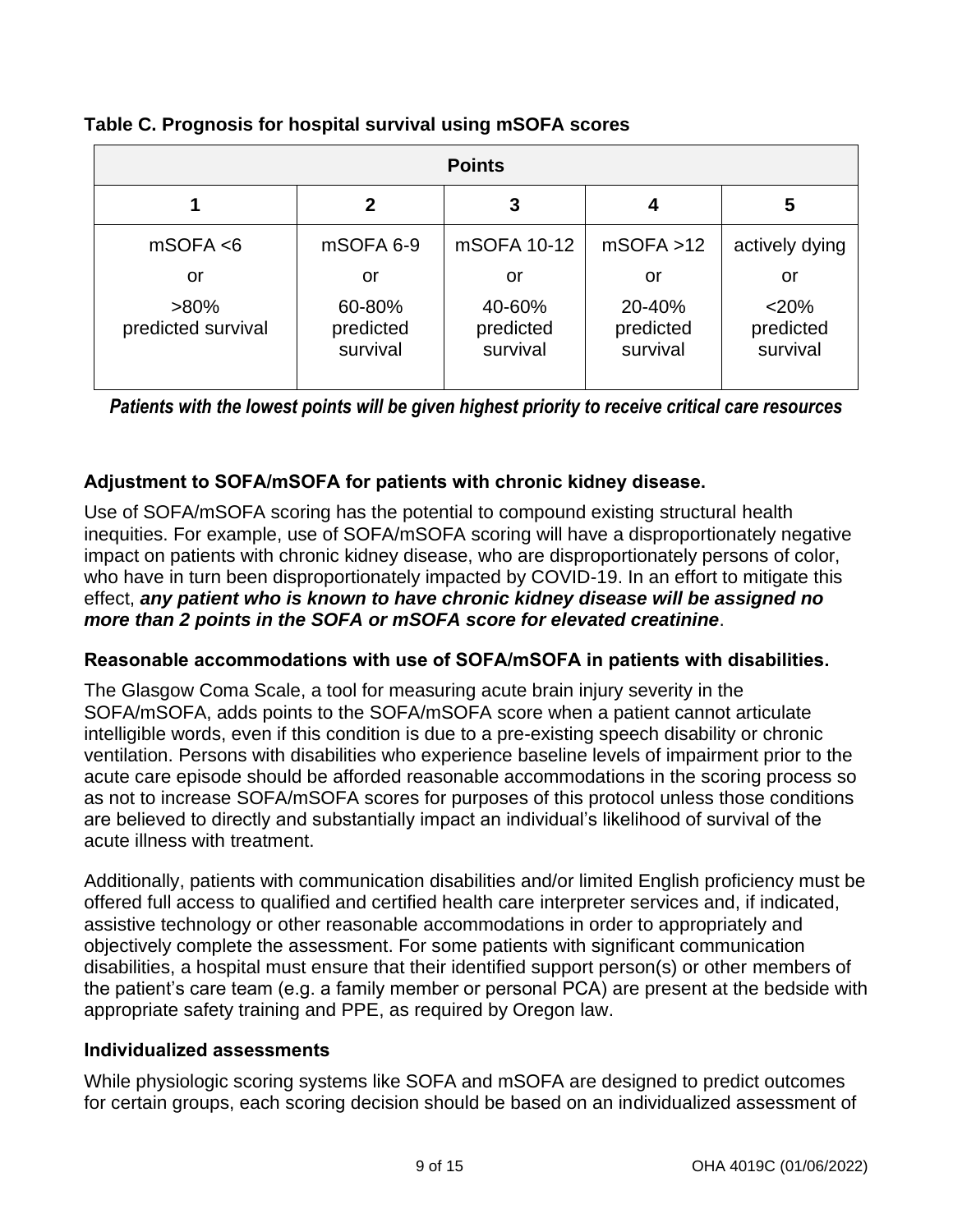the nature and severity of acute illness or injury including a careful history, physical exam, and appropriate use of ancillary studies and clinical consultation that doesn't include automatic exclusion of patients with chronic but stable health conditions.

Before proceeding with this triage process, it is important to be aware there are some persons who are likely to experience immediate or near-immediate death despite aggressive therapy, such that during conventional care clinicians do not provide critical care services (e.g., massive intracranial bleeds not amenable to surgical intervention, intractable shock despite treatment). During a public health emergency, clinicians must still make those same judgments about the medical appropriateness of critical care services using the criteria they use during conventional care.

#### **Note on chronically ventilated patients**

When a chronically ventilated patient with their own (non-hospital) ventilator is admitted, they will continue to be ventilated using that ventilator which is considered to be their personal property. While ventilated by their personal ventilator, patients will be exempt from the triage process when ventilators are the scarce resource requiring triage. Under no circumstances will a patient's personal ventilator be "reallocated" to another patient. This is likewise true of other durable medical equipment that the patient is using that does not belong to the hospital.

However, if a chronically ventilated patient's respiratory status changes and they need to be ventilated with a new ventilator provided by the hospital, the patient will be included for assessment and resource allocation if a triage protocol is in place for CSC. If this occurs, that patient's personal ventilator remains personal property and will not be subject to involuntary reallocation.

#### **Diagram 1. Critical care triage algorithm**

<insert algorithm in development here>

#### **Equal priority resolution process (tie breaker)**

Once patients have been classified according to their triage priority score, a situation could still arise where limited resources are needed by two or more patients with the same triage priority scores.

If one of the patients with an equal triage priority score is already receiving the resource, the resource should remain with the patient as long as the patient is not clinically worsening.

In other cases of a final priority tie for the same scarce resource, allocation should proceed randomly using a valid, blinded tool.

Note: OHA is aware that other states and some Oregon hospitals consider additional factors during triage or tie breaker situations, including but not limited to pregnancy status and a patient's Area Deprivation Index. OHA has chosen not to specifically recommend these factors until they can be further discussed in a more inclusive process as part of the Oregon Resource Allocation Advisory Committee deliberations.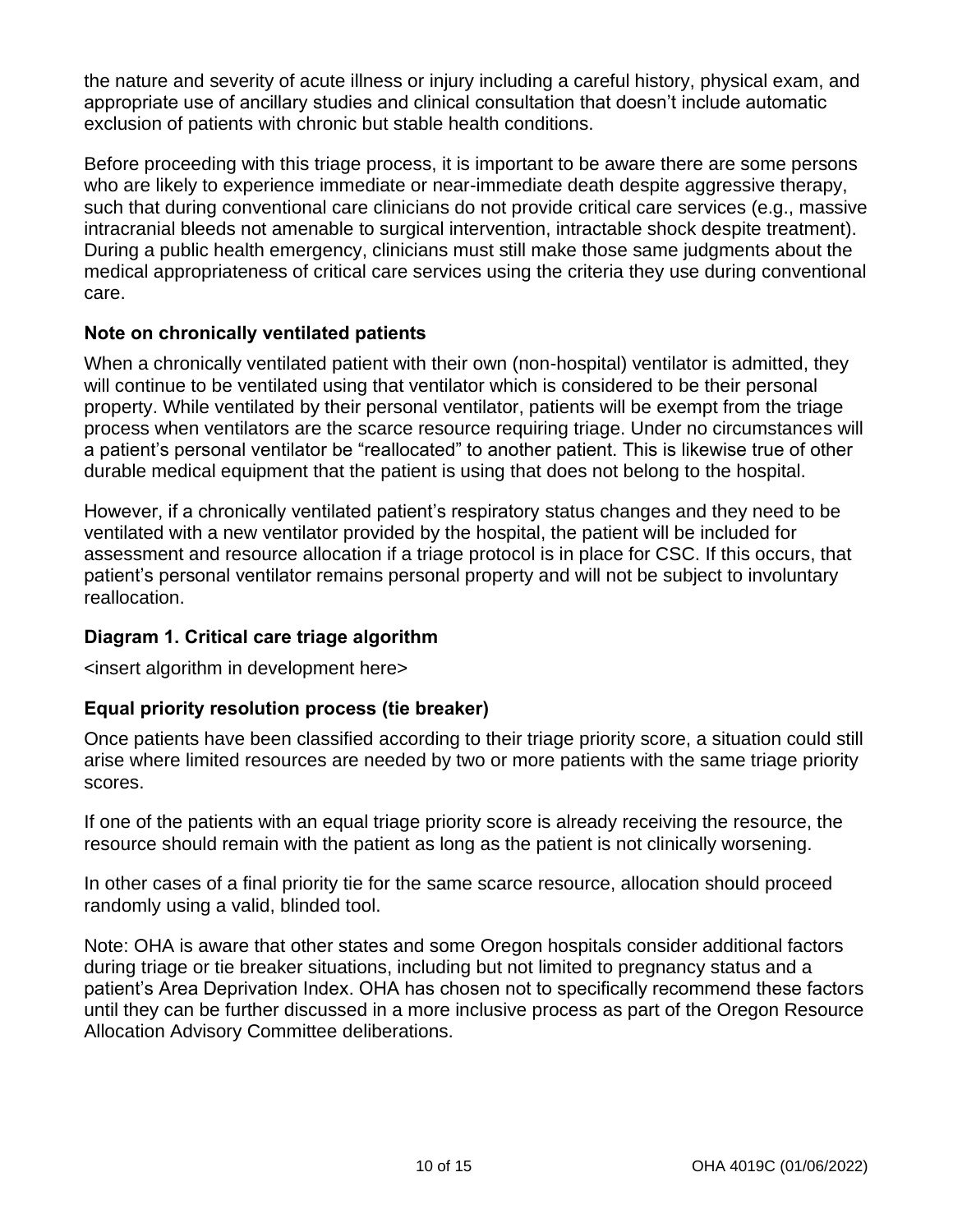Treatment decisions should not include consideration of long-term survival, quality-of-life judgments, past or future use of medical or social resources, resource intensity, or duration of resource need.

#### **Ongoing triage**

Triage priority scores should be recalculated at regular intervals (i.e., at least every 48-72 hours). This does not mean patient care will necessarily change; this is to allow treating physicians and triage officers to remain aware of each patient's status and for the awareness of the hospital's Incident Command regarding local resources in relationship to demand.

- 1. If an individual patient receiving scarce resources develops a condition that would drastically affect their triage priority score, that individual patient may have their triage priority redetermined.
- 2. A patient will not be reassigned a lower triage priority score simply because they continue to require a scarce resource such as a ventilator. As long as the clinical course is not dramatically worse (e.g., the development of a devastating complication) and the attending physician feels continued use of the scarce resource is medically indicated, the resource will not be reassigned. The attending physician cannot overrule the triage officer. Emerging clinical information on COVID-19 infections indicates some patients require prolonged ventilation; new information might change treatments or current therapies for this new and incompletely characterized infection. This document is not meant to interfere with that need or with clinical judgment concerning ongoing treatment.
- 3. At regular intervals, cases should be systematically reviewed by a triage officer or team other than those making the original decision to ensure consistency, fairness, and adherence to the process.

#### **Request to re-evaluate patient cases**

Any clinician, on their own or at the request of the patient, family or patient advocate, may bring a request for patient re-evaluation of CSC triage prioritization determination. Requests should be limited to concerns regarding whether an individual patient's triage priority score is accurate. The request for re-evaluation should be submitted in writing.

One or more appointed triage officers not involved in the original decision or a separate appeals team should be designated to review the case. Depending on the urgency of the medical event (i.e., no notice or prolonged) it is understood that this process may be retrospective. However, if the event is more prolonged and the potential outcomes of the patient may be affected, then processes should be in place to allow a sufficiently rapid decision.

Final decisions for any request for re-evaluation of a specific patient case should be in writing, dated, and timed, and include all supporting documentation.

#### **Data collection**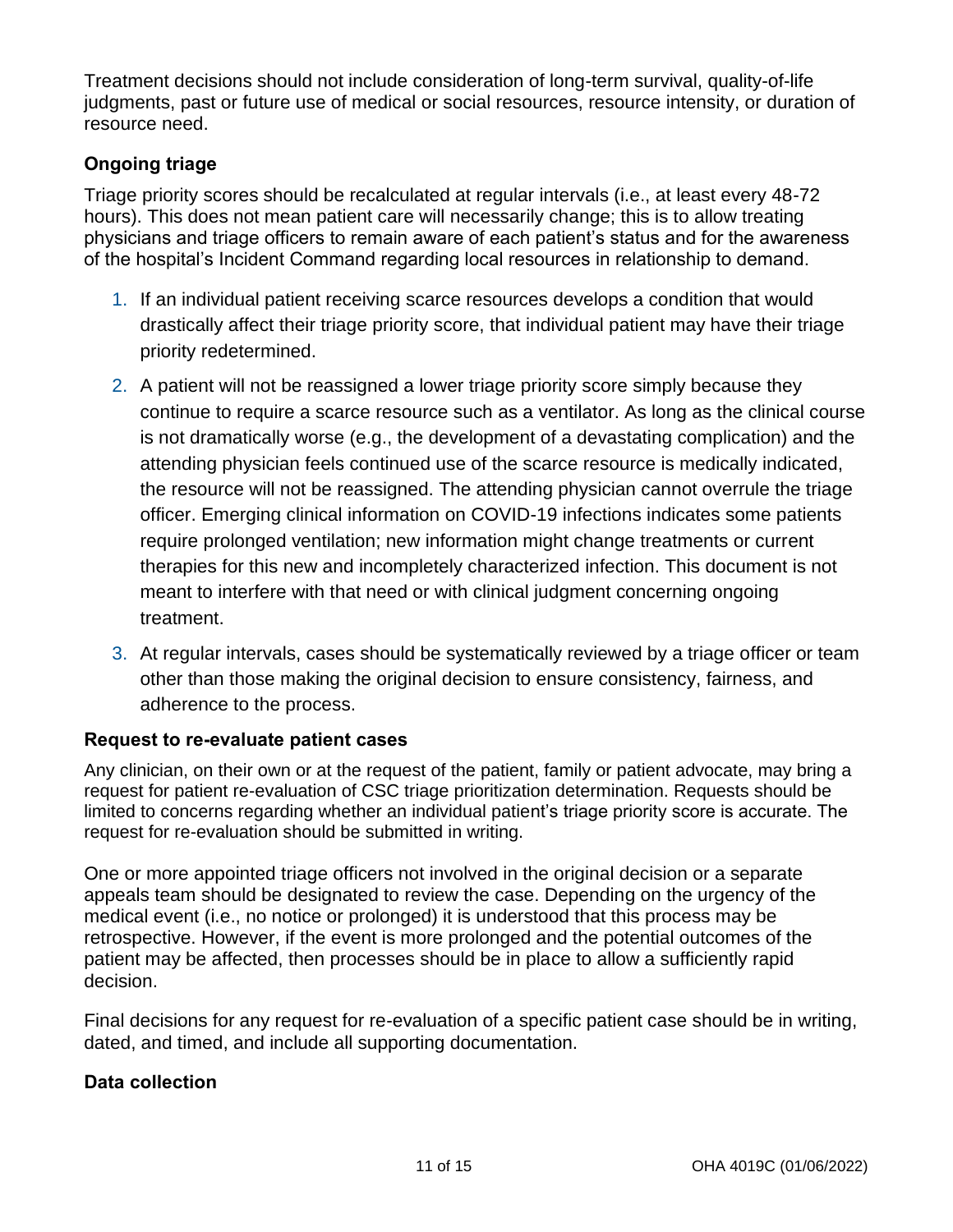In order to retrospectively assess for the potential that this triage prioritization process may exacerbate health inequities and in order to inform future updates, the following data must be collected by the hospital for any patient undergoing consideration and triage for scarce resource allocation. Of note, demographic data should not be shared with the triage team in order to avoid any potential bias in resource allocation decision making. This data should be collected separately through administrative processes.

Data collection to be included:

- Patient's medical record number
- Hospital name and location
- Date of birth
- Patient's sexual orientation and gender identity, if known
- Patient's race, ethnicity, language and disability data (in accordance with REALD requirements<sup>4</sup>)
- Whether, at the time of presentation at the hospital, the patient was using a personal ventilator or other personal medical treatment equipment or resources.
- Home address, unhoused or unknown
- The patient's care preferences, as documented in an advanced directive, portable orders for life-sustaining treatment (POLST), or as communicated by a health care representative, support person, or a family member.
- Triage prioritization and clinical outcome

#### **Transparent Communication**

Transparency and clear and effective communication for the public and patients is always important but especially so during a public health crisis. Having access to needed health care information is life saving and people must not be disadvantaged in receiving timely and understandable health information because of their language, culture, or access to technology and other supports.

Transparency demands that the public be informed when crisis standards of care have been triggered. The public should have up-to-date and transparent information about health system

4

[https://www.oregon.gov/oha/PH/DISEASESCONDITIONS/COMMUNICABLEDISEASE/REPO](https://www.oregon.gov/oha/PH/DISEASESCONDITIONS/COMMUNICABLEDISEASE/REPORTINGCOMMUNICABLEDISEASE/Pages/REAL-D-Collection-Toolkit.aspx) [RTINGCOMMUNICABLEDISEASE/Pages/REAL-D-Collection-Toolkit.aspx](https://www.oregon.gov/oha/PH/DISEASESCONDITIONS/COMMUNICABLEDISEASE/REPORTINGCOMMUNICABLEDISEASE/Pages/REAL-D-Collection-Toolkit.aspx)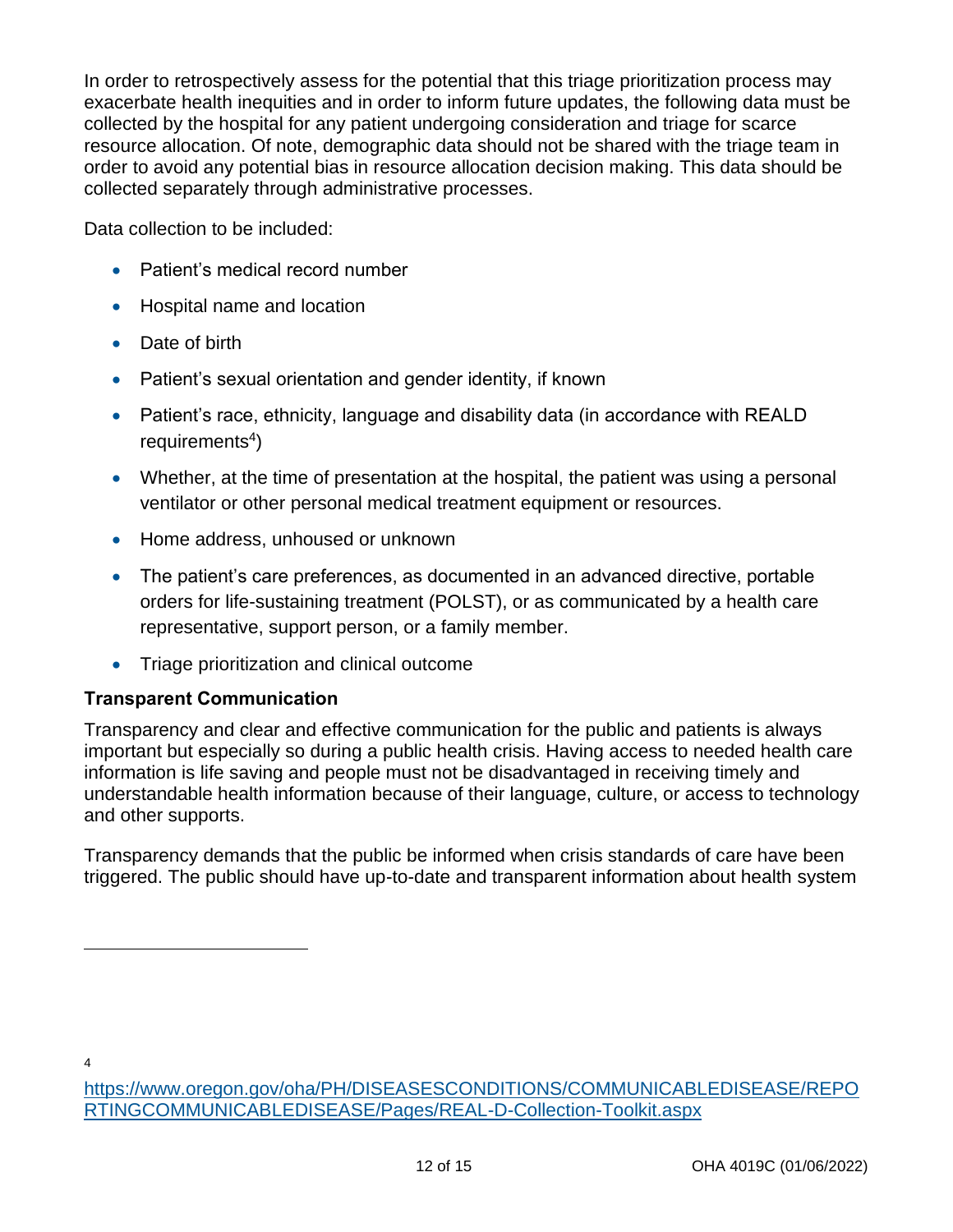crisis care plans, including how resources will be allocated differently than conventional standards of care, and when CSC have been activated.

Within a health care system, transparent and timely communication with all patients or their authorized decision-maker should occur when the hospital is facing resource constraints, including the nature of the constraints and how resource allocation decisions will be made. Any decision regarding resource allocation (i.e., eligibility for a ventilator or intensive care unit level of care) should be clearly communicated with patients or their authorized-decision maker and documented. Hospitals should provide all patients with information about how to contact the hospital's Americans with Disability Act (ADA) coordinator or patient advocate.

All communication during a public health emergency should be provided in a culturally responsive and linguistically accessible manner and meet the needs of individuals with intellectual, developmental or other disabilities.12 This may include, but is not limited to: providing effective communication using qualified interpreters, making emergency messaging available in plain language and in prevalent languages, using multiple formats such as audio, large print, and captioning, providing access to support persons chosen by the patient who can help ensure effective communication, and ensuring websites providing emergency information are disability-accessible as required under federal civil rights laws.

#### **Pediatric Considerations**

Prioritization of scarce resources for pediatric patients is a similar process to prioritization for adults.The triage team should include clinicians with expertise in pediatric care in concert with clinical ethics.

A reasonable modification of the PELOD-2 or similar pediatric clinical instruments may be a necessary accommodation for pediatric patients with a disability. For patients with pre-existing speech disabilities or disabilities that effect motor movement, this may result in a higher PELOD-2 score even in instances where the patient's disability is not relevant to short-term mortality risk. Under such circumstances, reasonable modifications to the PELOD-2 or similar clinical instruments must be made to such tools to ensure that disability-related characteristics unrelated to short-term mortality risk do not worsen the patient's score.

The triage process, ongoing triage, review and appeals are similar to adults. Once a patient is in the ICU, they should be regularly reassessed (like adults) for continued need for ICU care and/or any condition that develops that would drastically affect their triage priority score.

If pediatric patients require the same resource and have the same triage priority score, allocation should proceed randomly using a valid, blinded tool.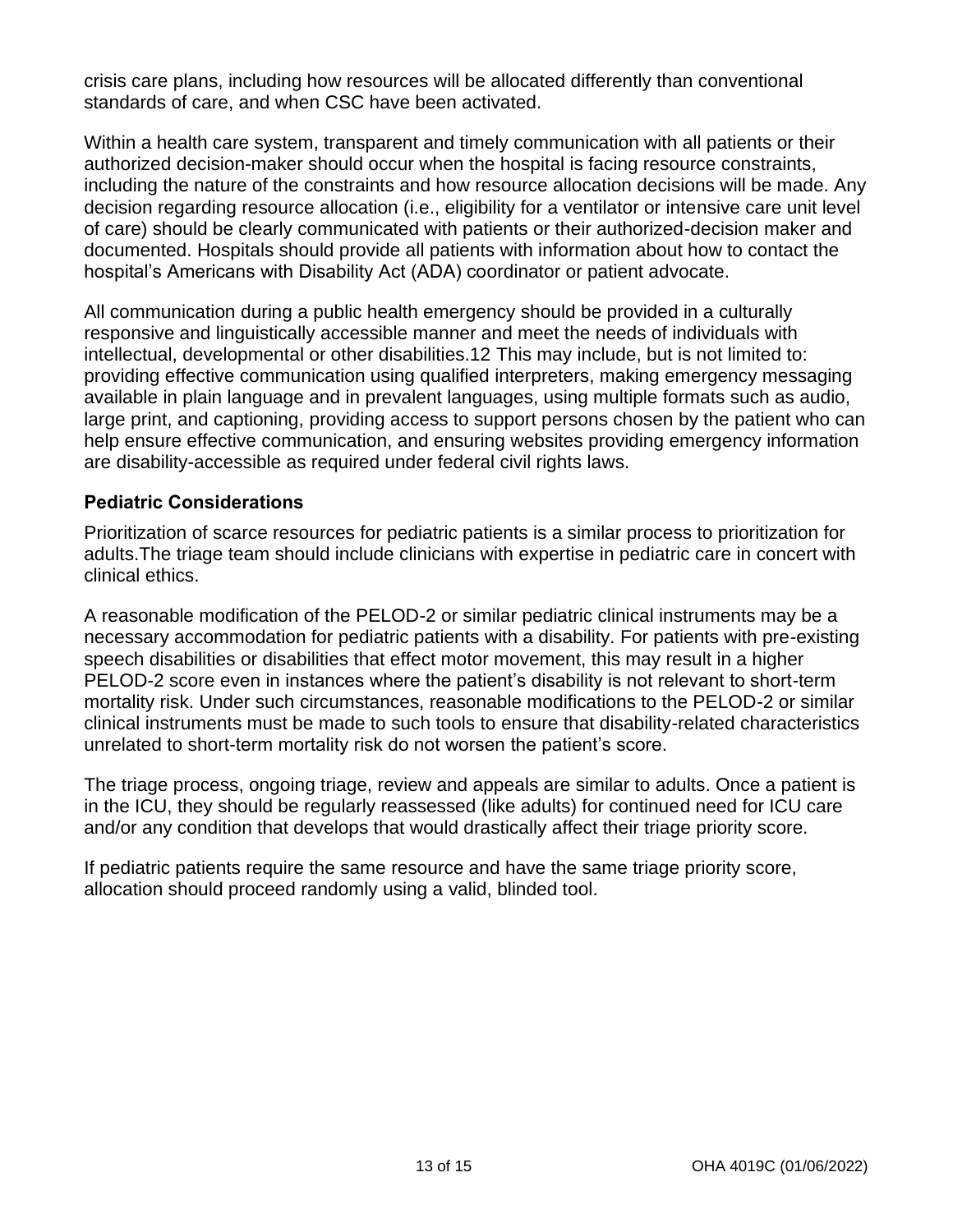### **Acronyms**

COVID-19: Coronavirus disease of 2019

CSC: Crisis standards of care

ICU: Intensive care unit

MGAP: Mechanism, Glasgow Coma Scale, age, and arterial pressure triage score to predict mortality in trauma patients

mSOFA: Modified Sequential Organ Failure Assessment Tool

NICHD-OT: National Institute of Child Health and Development Outcomes Tool for extremely preterm births

OHA: Oregon Health Authority

PCA: Patient care assistant

- PELOD-2: Pediatric Logistic Organ Dysfunction, version 2
- POLST: Physician order for life-sustaining treatment
- PPE: Personal protective equipment
- REALD: Race, Ethnicity, Language, Disability data collection
- SNAPPE-II: Score for Neonatal Acute Physiology and SNAP Perinatal Extension
- SOFA: Sequential Organ Failure Assessment Tool